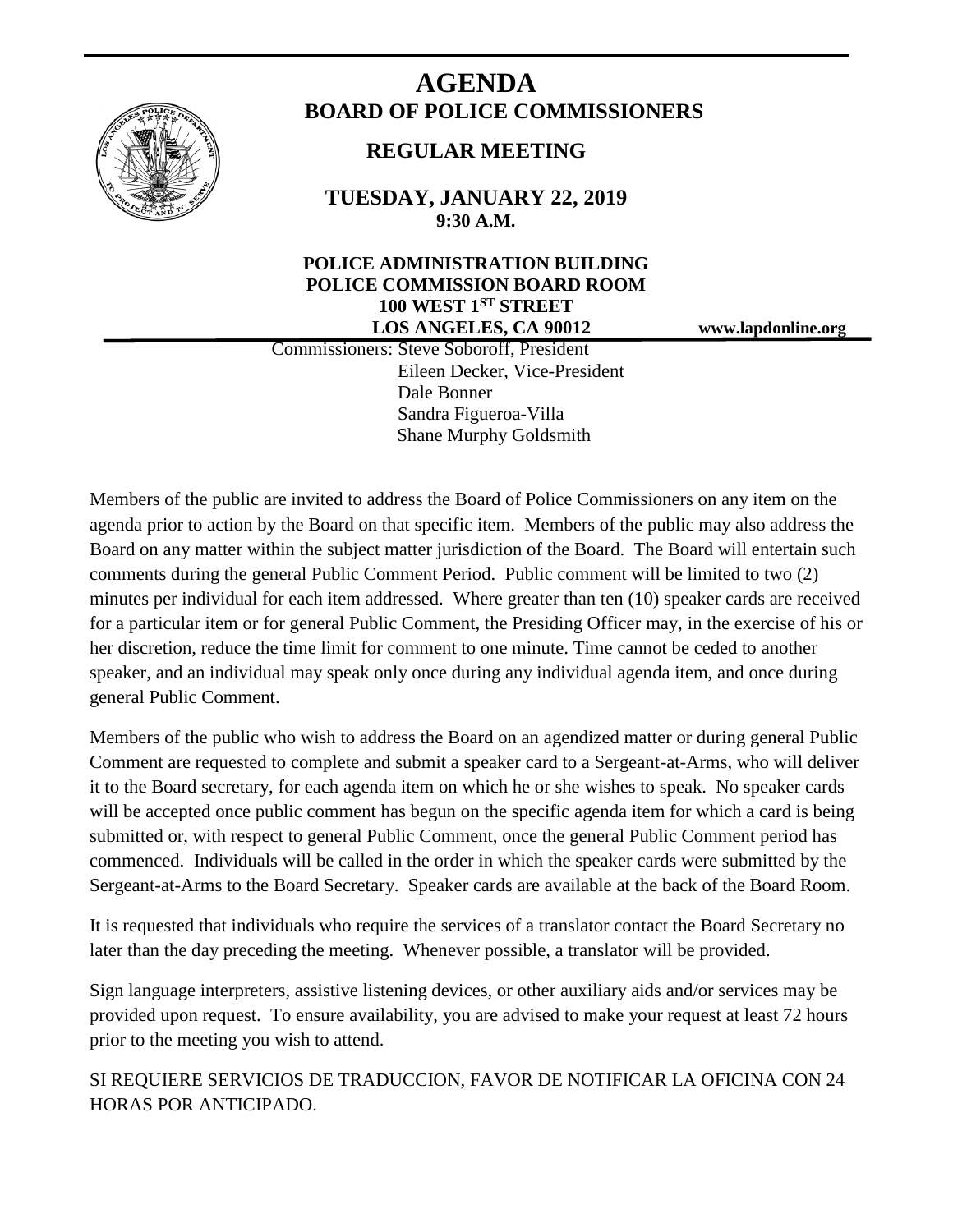## 1. **CONSENT AGENDA ITEMS**

A. DEPARTMENT'S REPORT, dated January 18, 2019, relative to a monetary donation in the amount of \$35,000.00, from the Los Angeles Police Foundation, for expenses related to the Los Angeles Police Department's Days of Dialogue, for the benefit of the Los Angeles Police Department, as set forth. [\[BPC #19-0023\]](http://www.lapdpolicecom.lacity.org/012219/BPC_19-0023.pdf)

Recommendation(s) for Board action:

RECEIVE the Department's report and TRANSMIT to the Mayor and City Council for acceptance.

B. DEPARTMENT'S REPORT, dated January 18, 2019, relative to a monetary donation in the amount of \$39,000.00, from the Los Angeles Police Foundation, to be used to provide ongoing Implicit Bias training to sworn members of the Department, for the benefit of the Los Angeles Police Department, as set forth. **[\[BPC #19-0024\]](http://www.lapdpolicecom.lacity.org/012219/BPC_19-0024.pdf)** 

Recommendation(s) for Board action:

RECEIVE the Department's report and TRANSMIT to the Mayor and City Council for acceptance.

C. DEPARTMENT'S REPORT, dated January 18, 2019, relative to a monetary donation in the amount of \$30,000.00, from the Los Angeles Police Foundation. As a token of appreciation to Devonshire Area's personnel, the Excellence in Leadership grant was awarded to help offset the cost of a holiday party, for the benefit of Devonshire Area, as set forth. **IBPC** #19-0029]

Recommendation(s) for Board action:

RECEIVE the Department's report and TRANSMIT to the Mayor and City Council for acceptance.

D. DEPARTMENT'S REPORT, dated January 15, 2019, relative to the request for authority to destroy obsolete duplicate records for Hollenbeck Area, as set forth.

[\[BPC #19-0025\]](http://www.lapdpolicecom.lacity.org/012219/BPC_19-0025.pdf)

Recommendation(s) for Board action:

APPROVE the Department's report and TRANSMIT to the City Clerk, Records Management Officer.

E. DEPARTMENT'S REPORT, dated January 15, 2019, relative to the request for authority to destroy obsolete duplicate records for Southwest Area, as set forth.

[\[BPC #19-0026\]](http://www.lapdpolicecom.lacity.org/012219/BPC_19-0026.pdf)

Recommendation(s) for Board action:

APPROVE the Department's report and TRANSMIT to the City Clerk, Records Management Officer.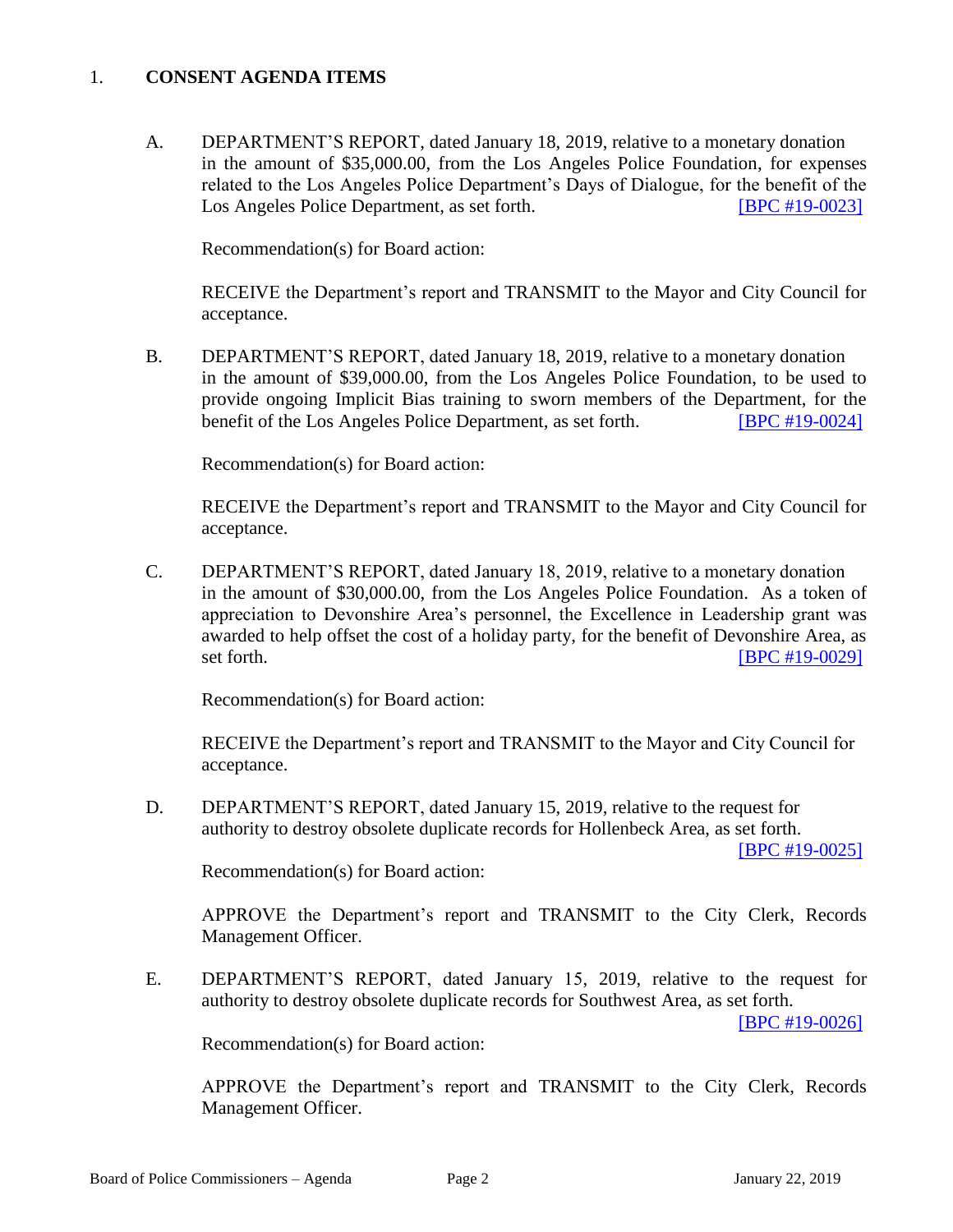## 2. **REGULAR AGENDA ITEMS**

A. DEPARTMENT's REPORT, dated January 18, 2019, relative to the Supplemental Police Account 31 (SPA), as set forth. **[\[BPC #19-0030\]](http://www.lapdpolicecom.lacity.org/012219/BPC_19-0030.pdf)** 

Recommendation(s) for Board action:

APPROVE the Department's report and TRANSMIT to the Mayor and City Council.

B. DEPARTMENT'S REPORT, dated December 11, 2018, relative to the memorandum of agreement between the Los Angeles Police Department and the Los Angeles World Airports Police regarding delivery of select behavioral science services, as set forth.

[\[BPC #19-0028\]](http://www.lapdpolicecom.lacity.org/012219/BPC_19-0028.pdf)

Recommendation(s) for Board action:

APPROVE the Department's report and TRANSMIT concurrently to the Mayor and City Council.

C. DEPARTMENT'S REPORT, dated January 15, 2019, request for approval of first amendment to contract No. C-125797 between the LAPD and Celplan Technologies, Inc., for wireless camera system services, as set forth. [\[BPC #19-0027\]](http://www.lapdpolicecom.lacity.org/012219/BPC_19-0027.pdf)

Recommendation(s) for Board action:

APPROVE the Department's report and TRANSMIT to the Mayor.

#### 3. **REPORT OF THE CHIEF OF POLICE**

- Significant Incidents and activities occurring during the period of January 15, 2019 through January 22, 2019
- Crime Statistics
- Department Personnel Strength

#### **4. PUBLIC COMMENT PERIOD**

#### **5. CLOSED SESSION ITEMS**

A. PUBLIC EMPLOYEE DISCIPLINE/DISMISSAL/RELEASE/PUBLIC EMPLOYEE PERFORMANCE EVALUATION. Officer Involved Shooting (OIS), and In-Custody Death (ICD). Government Code Section 54957.

|  | OIS #008-18                             | Two Police Officer II    |
|--|-----------------------------------------|--------------------------|
|  | (Date of Occurrence $-01/27/18$ )       |                          |
|  | <i>Involved Party – S. Miramontes</i> ) |                          |
|  |                                         |                          |
|  | ICD #014-18                             | Three Police Officer III |

*(Date of Occurrence – 02/27/18 Involved Party – J. Landsdale)*